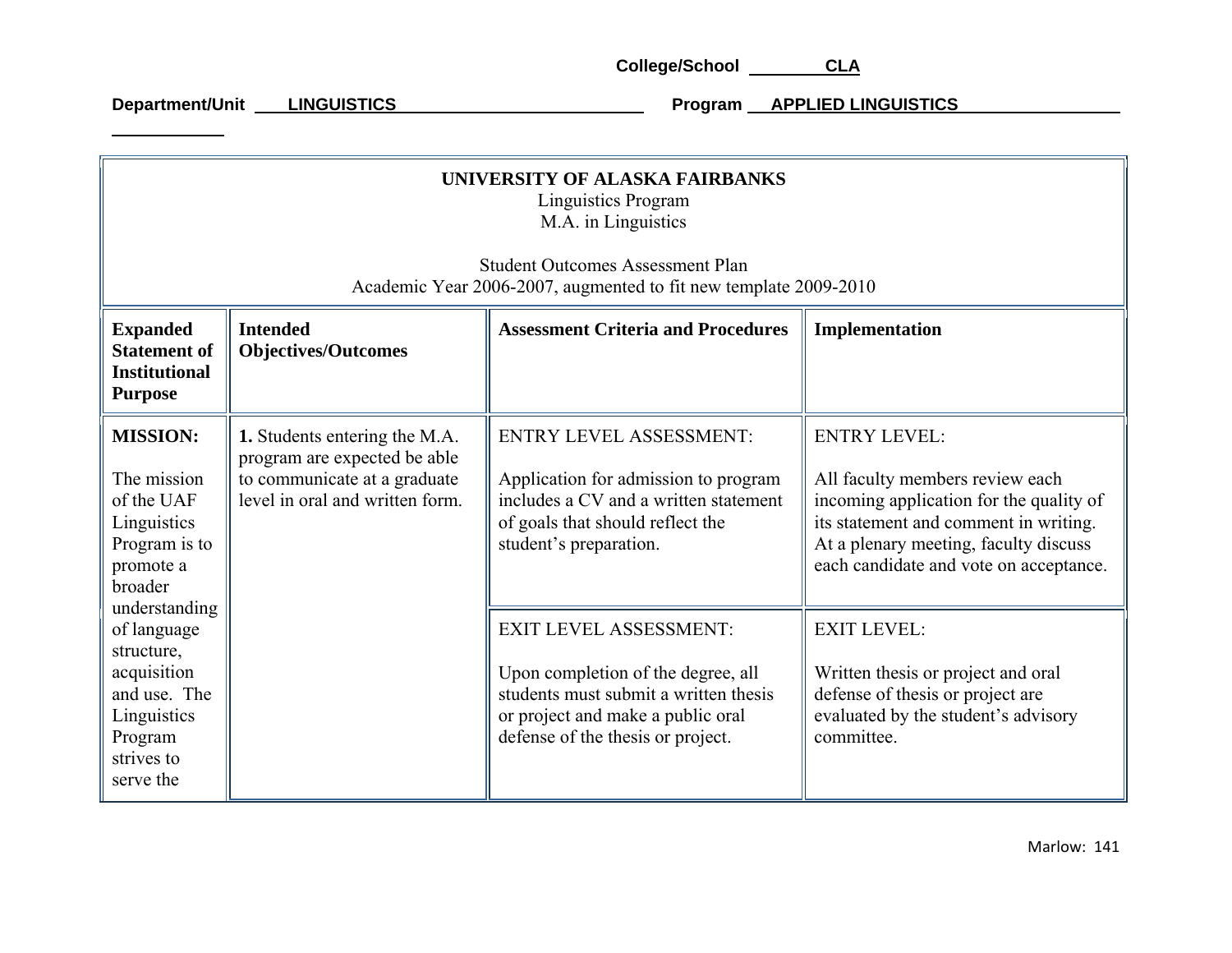| people of<br>Alaska by<br>broadening<br>knowledge of<br>languages,<br>especially<br>Alaska native | 2. Students will acquire a<br>comprehensive understanding<br>of their area of concentration<br>including its current theoretical<br>perspectives, and research<br>methodologies. | <b>ENTRY LEVEL ASSESSMENT:</b><br>Students declare interest in one of<br>three areas of concentration (General,<br>Documentation and Description,<br>SLATE) when they enter the program                            | <b>ENTRY LEVEL:</b><br>Students are counseled on progress<br>through the major                                                                                                    |
|---------------------------------------------------------------------------------------------------|----------------------------------------------------------------------------------------------------------------------------------------------------------------------------------|--------------------------------------------------------------------------------------------------------------------------------------------------------------------------------------------------------------------|-----------------------------------------------------------------------------------------------------------------------------------------------------------------------------------|
| languages,                                                                                        |                                                                                                                                                                                  |                                                                                                                                                                                                                    |                                                                                                                                                                                   |
| and<br>enhancing the<br>quality of                                                                |                                                                                                                                                                                  | <b>EXIT LEVEL ASSESSMENT:</b>                                                                                                                                                                                      | <b>EXIT LEVEL:</b>                                                                                                                                                                |
| language<br>teaching.<br><b>GOAL:</b>                                                             |                                                                                                                                                                                  | All students: All students must take<br>15 credits of 600-level coursework in a<br>variety of graduate seminars, including<br>both LING 600 Research Methods and<br>LING 601 Principles of Linguistic<br>Analysis. | Comprehensive range of graduate level<br>seminars is in place. Student<br>performance in graduate seminars is<br>evaluated by faculty instructors with<br>these criteria in mind. |
| To assure that                                                                                    |                                                                                                                                                                                  | General: Students in the General                                                                                                                                                                                   |                                                                                                                                                                                   |
| graduates are                                                                                     |                                                                                                                                                                                  | program will familiarize themselves                                                                                                                                                                                |                                                                                                                                                                                   |
| prepared                                                                                          |                                                                                                                                                                                  | with three major areas of linguistics                                                                                                                                                                              |                                                                                                                                                                                   |
| either to                                                                                         |                                                                                                                                                                                  | through the following coursework:                                                                                                                                                                                  |                                                                                                                                                                                   |
| compete<br>successfully<br>in the job<br>market in a                                              |                                                                                                                                                                                  | LING 602 Second Language<br>Acquisition, LING 603 Phonetics and<br>Phonology, LING 604 Morphology<br>and Syntax.                                                                                                   |                                                                                                                                                                                   |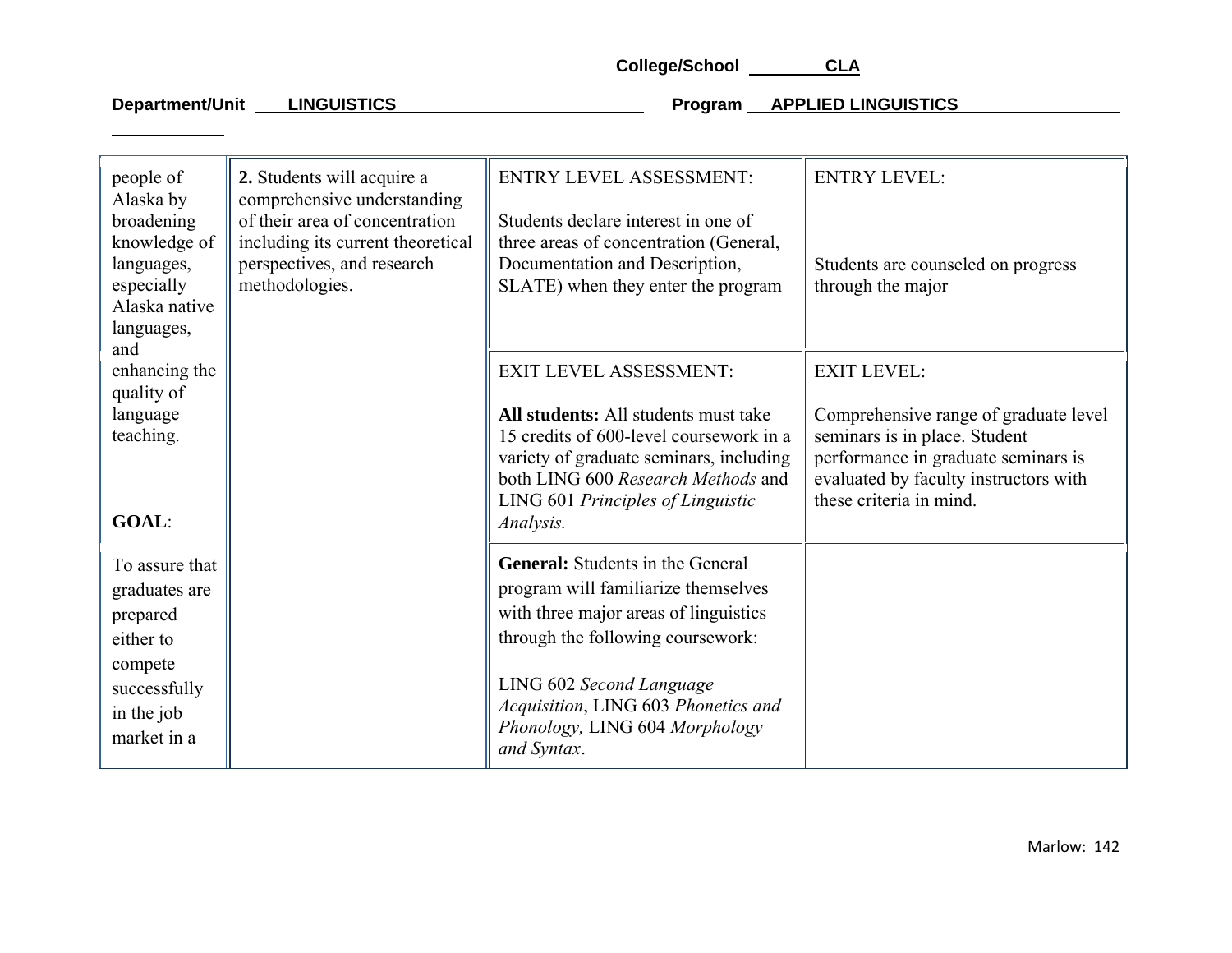| career related<br>to language<br>teaching, or<br>to compete<br>successfully<br>for admission<br>to Ph.D.<br>programs in<br>institutions of<br>their choice. |                                                                                                  | <b>Language Documentation: Students</b><br>in Documentation will specialize in<br>grammatical description and language<br>documentation through the following<br>coursework: LING 603 Phonetics and<br>Phonology, LING 604 Morphology<br>and Syntax, LING 627 Description and<br>Documentation, LING 631 Field<br>Methods I, LING 634 Field Methods<br>П.<br><b>SLATE:</b> Students in SLATE will<br>specialize in second language<br>acquisition and language teaching<br>through the following coursework:<br>LING 602 Second Language<br>Acquisition, LING 610 Theory &<br>Methods of 2nd Lg. Teaching. | All students will complete the<br>Comprehensive Exam. The Exam will<br>be written and evaluated by a faculty<br>committee and will broadly cover the<br>content areas relevant to the student's<br>area of concentration and research<br>interests. |
|-------------------------------------------------------------------------------------------------------------------------------------------------------------|--------------------------------------------------------------------------------------------------|------------------------------------------------------------------------------------------------------------------------------------------------------------------------------------------------------------------------------------------------------------------------------------------------------------------------------------------------------------------------------------------------------------------------------------------------------------------------------------------------------------------------------------------------------------------------------------------------------------|-----------------------------------------------------------------------------------------------------------------------------------------------------------------------------------------------------------------------------------------------------|
|                                                                                                                                                             | <b>3.</b> Students will be able to<br>produce professional reports<br>and/or publishable papers. | <b>ENTRY LEVEL ASSESSMENT:</b><br>Students are not assumed to have<br>previous graduate level academic<br>experience.                                                                                                                                                                                                                                                                                                                                                                                                                                                                                      | <b>ENTRY LEVEL:</b><br>None                                                                                                                                                                                                                         |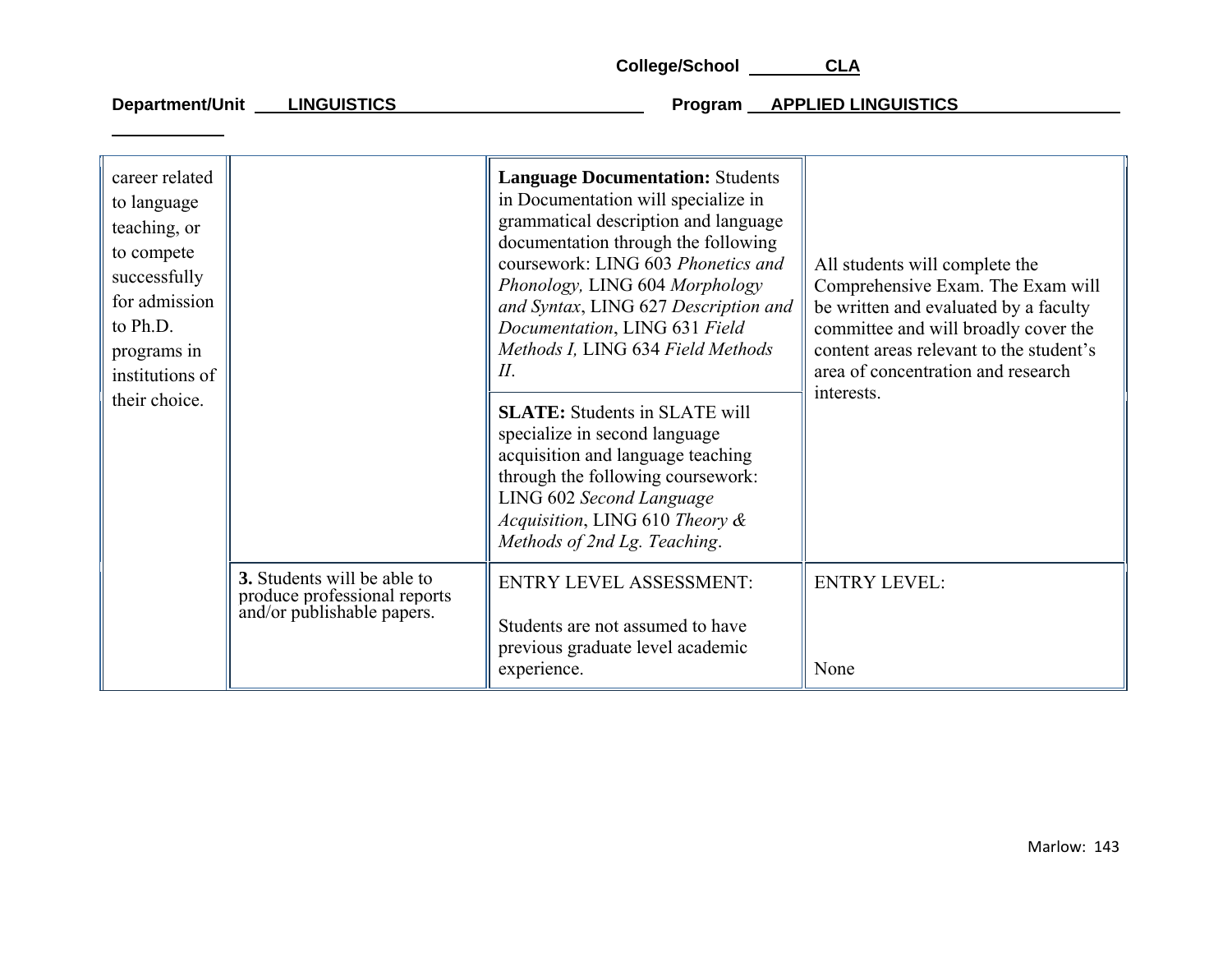|                                                                                                                   | <b>EXIT LEVEL ASSESSMENT:</b>                                                                                                                                                                                                                                                     | <b>EXIT LEVEL:</b>                                                                                                                                                                                           |
|-------------------------------------------------------------------------------------------------------------------|-----------------------------------------------------------------------------------------------------------------------------------------------------------------------------------------------------------------------------------------------------------------------------------|--------------------------------------------------------------------------------------------------------------------------------------------------------------------------------------------------------------|
|                                                                                                                   | All students must take LING 600                                                                                                                                                                                                                                                   | LING 600 is in place and student                                                                                                                                                                             |
|                                                                                                                   | Research Methods and must                                                                                                                                                                                                                                                         | performance is evaluated by faculty                                                                                                                                                                          |
|                                                                                                                   | demonstrate professionalism inside                                                                                                                                                                                                                                                | instructor with these criteria in mind.                                                                                                                                                                      |
|                                                                                                                   | and outside of the classroom.                                                                                                                                                                                                                                                     | Students are actively mentored in                                                                                                                                                                            |
|                                                                                                                   | Students will be required to make a<br>public presentation of their work (e.g.,<br>present a paper at a professional<br>conference or departmental<br>colloquium) prior to graduation<br>(usually in their second year). Students<br>will be encouraged to publish their<br>work. | professionalism by their major advisors<br>and advisory committees. Requirements<br>for public presentation are under<br>development and will be listed in the<br>department's Graduate Student<br>Handbook. |
|                                                                                                                   | <b>EXIT LEVEL ASSESSMENT:</b>                                                                                                                                                                                                                                                     | <b>EXIT LEVEL:</b>                                                                                                                                                                                           |
| 4. Students will be able to<br>independently design and<br>conduct archival, laboratory<br>and/or field research. | All students must take LING 600<br>Research Methods.                                                                                                                                                                                                                              | Course is in place and student<br>performance is evaluated by faculty<br>instructor with these criteria in mind.                                                                                             |
|                                                                                                                   | Upon completion of the degree, all                                                                                                                                                                                                                                                | Written thesis or project and oral<br>defense of thesis or project are                                                                                                                                       |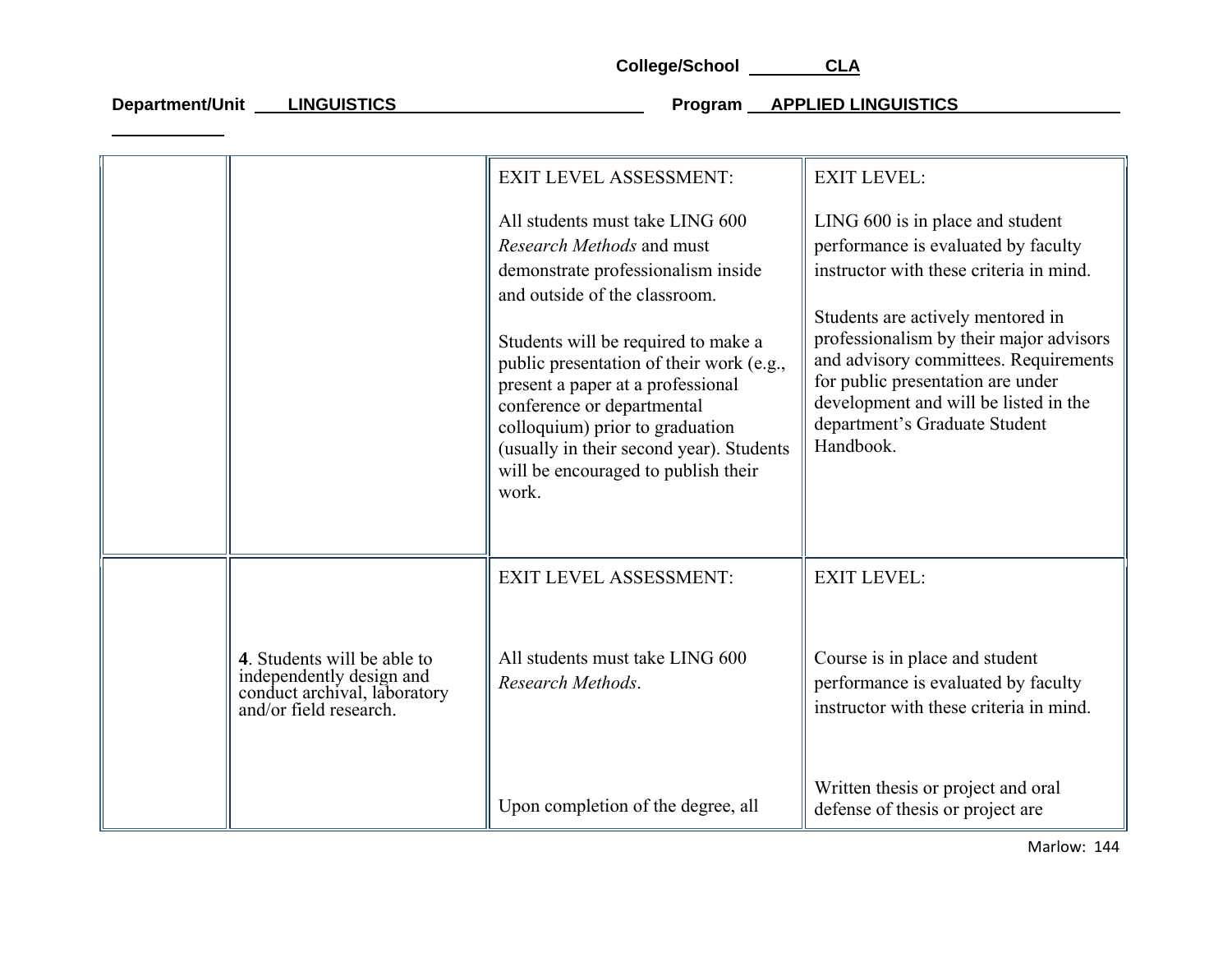|                                                                                                                                                                                                                                                                                                    | students must submit a written thesis<br>or project and make a public oral<br>defense of the thesis or project.                                                                                                                                                                                                                                                                          | evaluated by the student's advisory<br>committee.                                                                                                                                                                                                                                                                                                                                                                                                      |
|----------------------------------------------------------------------------------------------------------------------------------------------------------------------------------------------------------------------------------------------------------------------------------------------------|------------------------------------------------------------------------------------------------------------------------------------------------------------------------------------------------------------------------------------------------------------------------------------------------------------------------------------------------------------------------------------------|--------------------------------------------------------------------------------------------------------------------------------------------------------------------------------------------------------------------------------------------------------------------------------------------------------------------------------------------------------------------------------------------------------------------------------------------------------|
| 5. All students will be satisfied<br>that their training in linguistics<br>provided useful skills for<br>employment, and/or they will<br>seek to continue their education<br>at the graduate level, and/or<br>they will be satisfied that their<br>education has met other<br>personal objectives. | <b>EXIT LEVEL ASSESSMENT:</b><br>Exit survey prior to graduation (with<br>emphasis on student's overall<br>assessment of quality of education<br>received in the Applied Linguistics<br>program), and repeated as an alumni<br>survey 1 year after graduation (with<br>emphasis on student's success in<br>meeting life goals and how education<br>in Applied Linguistics enabled this). | <b>EXIT LEVEL:</b><br>Departmental system is in place for<br>maintaining records of current and past<br>students.<br>Both surveys and procedures for<br>administering them are under<br>development. The exit survey will be<br>administered as a condition for signing<br>off on final thesis. The alumni survey<br>will be administered by mail.<br>Survey results will be evaluated<br>annually by the faculty.<br>Dept. Admin. Asst. will maintain |